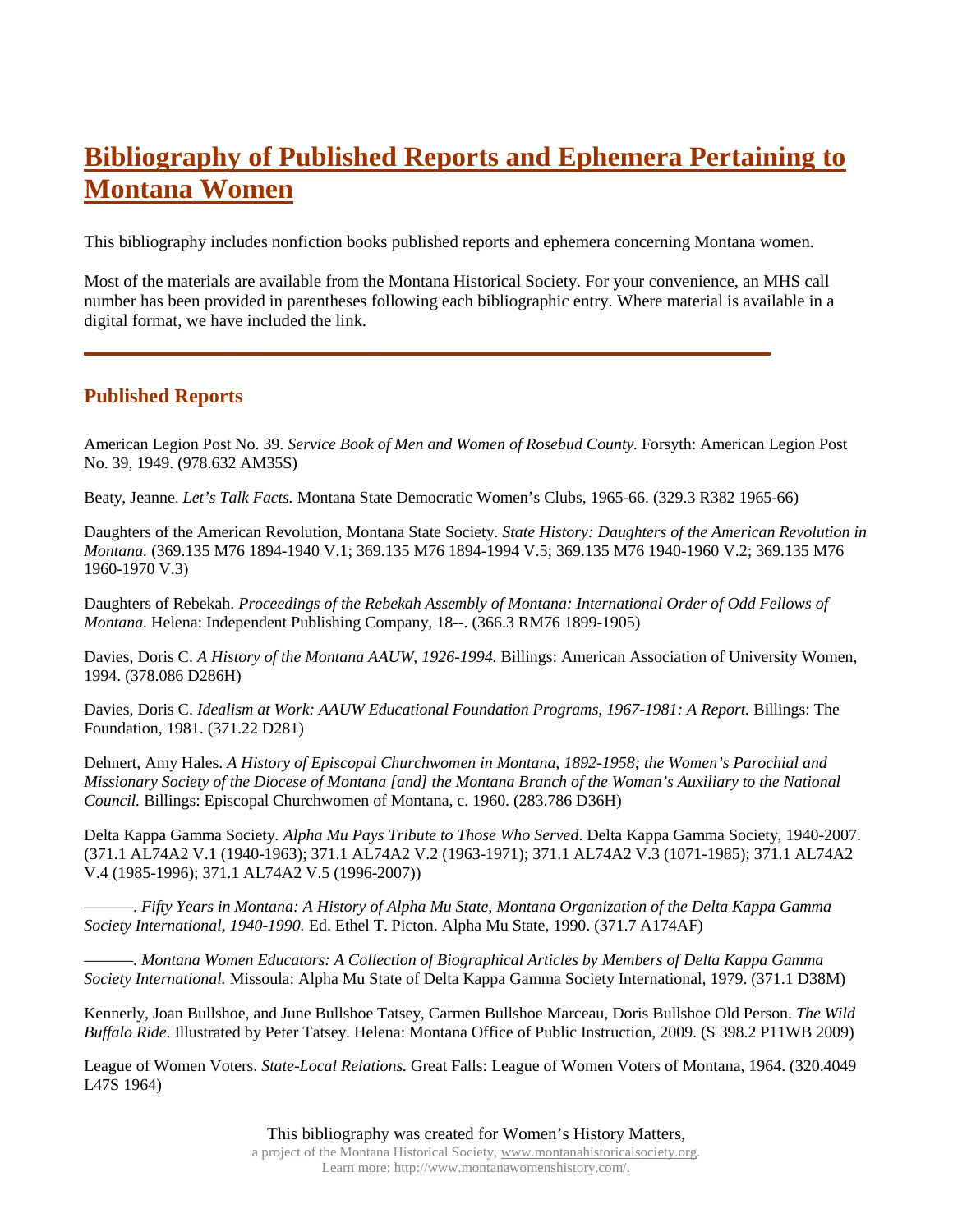Montana Association for Female Executives. *By-laws [and Directory] of the Montana Association for Female Executives.* Helena: Montana Association for Female Executives, Inc, 1985. (658.4 M786)

Montana Federation of Women's Clubs. *Club Histories, District II: Montana Federation of Women's Clubs.* Montana Federation of Women's Clubs, 1964. (374.2 M76F)

———. Butte: The Federation, 1915-1924. (374. M76 1907-9; 374.2 M76 1914-15; 374.2 M76 1916-17; 374.2 M76 1919-20; 374.2 M76 1921-23; 374.2 M76 1923-24.)

Montana Historical Society. *Nineteenth Century Women: Archival Sources at the Montana Historical Society.* Helena: Archives, Montana Historical Society, 1995. (S 011.008 H62N 1999)

Order of the Eastern Star, Grand Chapter of Montana. *Order of Eastern Star: Roster of Officers and Members of Subordinate Chapters*. Missoula: Grand Chapter of the Eastern Star. 1953-1956. (366.1 M76R 1953-1956)

Research Department of the Montana Education Association*. Women in the Workforce.* Helena: Research Department of the Montana Education Association, 1990. (331.4 M762W 1990)

Saunders, Edward E. *Women Veterans of World War I Interred in Yellowstone County, Montana.* Billings: Edward Saunders, 2011. (978.639 SA872W 2011)

Scaffer, Deborah, and Rachel Shaffer. *Feats and Faces: Chronicles of 26 Billings Women, with Photographs*. Billings: American Association University Women, Billings Branch, 1994. (978.639 F313F)

Women's Christian Temperance Union. *Montana Woman's Christian Temperance Union: Annual Session.* Montana: Montana Women's Christian Temperance Union, 1883-1890. (178.1 GA 1888-1890)

Women's Parochial and Missionary Society. *Proceedings of the Woman's Parochial and Missionary Society Held in St. John's Church, Butte, Montana.* Butte: Inter-Mountain Pub. Co., 1903. (283 W84)

———. *Women and the Criminal Justice System: Training Seminar Report and Recommendations.* Missoula: Montana Board of Crime Control and the University of Montana (Department of Sociology), 1975. (S 364.374 W663)

## **Ephemera**

Bighead, Kate, and Thomas Marquis. *She Watched Custer's Last Battle: The Story of Kate Bighead*. Hardin: Custer Battle Museum, 1935. (PAM 756)

**\_\_\_\_\_\_\_\_\_\_\_\_\_\_\_\_\_\_\_\_\_\_\_\_\_\_\_\_\_\_\_\_\_\_\_\_\_\_\_\_\_\_\_\_\_\_\_\_\_\_\_\_\_\_\_\_\_\_\_\_\_\_\_**

Hegstrom, Patty, and Mary Klinkel. *Information Alert V: The Status of Women in Montana State Government.* Irvine: Center for the Public Interest, 1976. (305.42 H362IN 1976)

Helena Woman's Club. *Year Book of the Helena Woman's Club*. Helena: Press of H. S. Thurber Company, 1916-1917. (367.9786 Y33H)

Mack, Libby Hannock, and Billie Warford. *Child Care in Montana, 1988: Questions and Answers.* Bozeman: Montana State University Early Childhood Project, 1988. (372.2 EA76CCM)

———. *Montana State Federation of Women's Clubs: First Annual Announcement.* Butte: The Federation, 1904. (374.2 M76F 1904)

———. *Program for the Annual Meeting of the Montana Federation of Women's Clubs.* Butte: The Federation, 1905. (374.2 M76FP 1906; 374.2 M76FP 1928; 374.2 M76FP 1934)

> This bibliography was created for Women's History Matters, a project of the Montana Historical Society, [www.montanahistoricalsociety.org.](http://www.montanahistoricalsociety.org/)